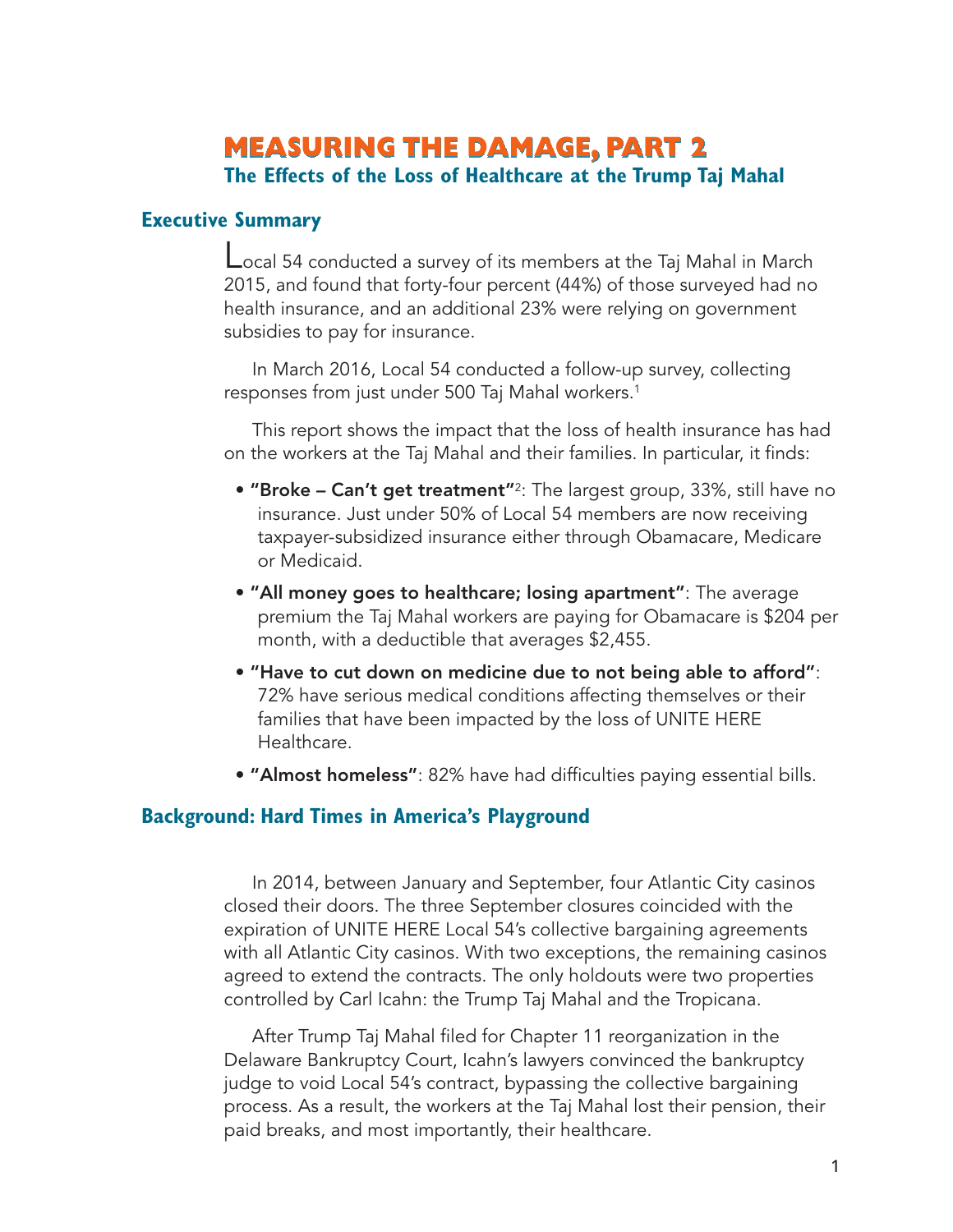Carl Icahn compared the Taj Mahal workers to "spoiled kids" in a 2014 interview:

So it's like if – if – if you're a spoiled kid and – and your family keeps giving you a big car and a big house and you're living really good and then the father loses a lot of his money. The kid says no, I don't want to give up my car. I don't want to give up my house. Everybody has to make concessions and give up, and they just don't want to do it. 3

The historical fact is that Local 54 members had made multiple concessions over the previous decade. For example, the most senior workers have seen only \$0.80 per hour in raises since 2004. Workers chose to forgo wage increases and to give up other benefits in order to preserve health insurance for themselves and their families.

Local 54 conducted a survey of its members at the Taj Mahal in March 2015, and found that forty-four percent (44%) of those surveyed had no health insurance, and an additional 23% were relying on government subsidies to pay for insurance.

In March 2016, Local 54 conducted a follow up survey, collecting responses from just under 500 Taj Mahal workers.

This report shows the impact that the loss of health insurance has had on the workers at the Taj Mahal and their families.

#### **Healthcare Survey Results**

The almost 500 people who completed the survey answered questions about their health and health insurance including: "what health insurance do you currently have?", "How much are you paying a month for health coverage?", "what is your annual family deductible?" and "Do you or a member of your family have any serious medical conditions that you are not treating the way you used to before the Taj Mahal eliminated health insurance?".

In addition to these questions, respondents had an open-ended question, "Are there any other ways the crisis at the Taj has impacted you and your family's lives?"

The answers to these questions illustrate the impact of the loss of health care for the Taj Mahal workers.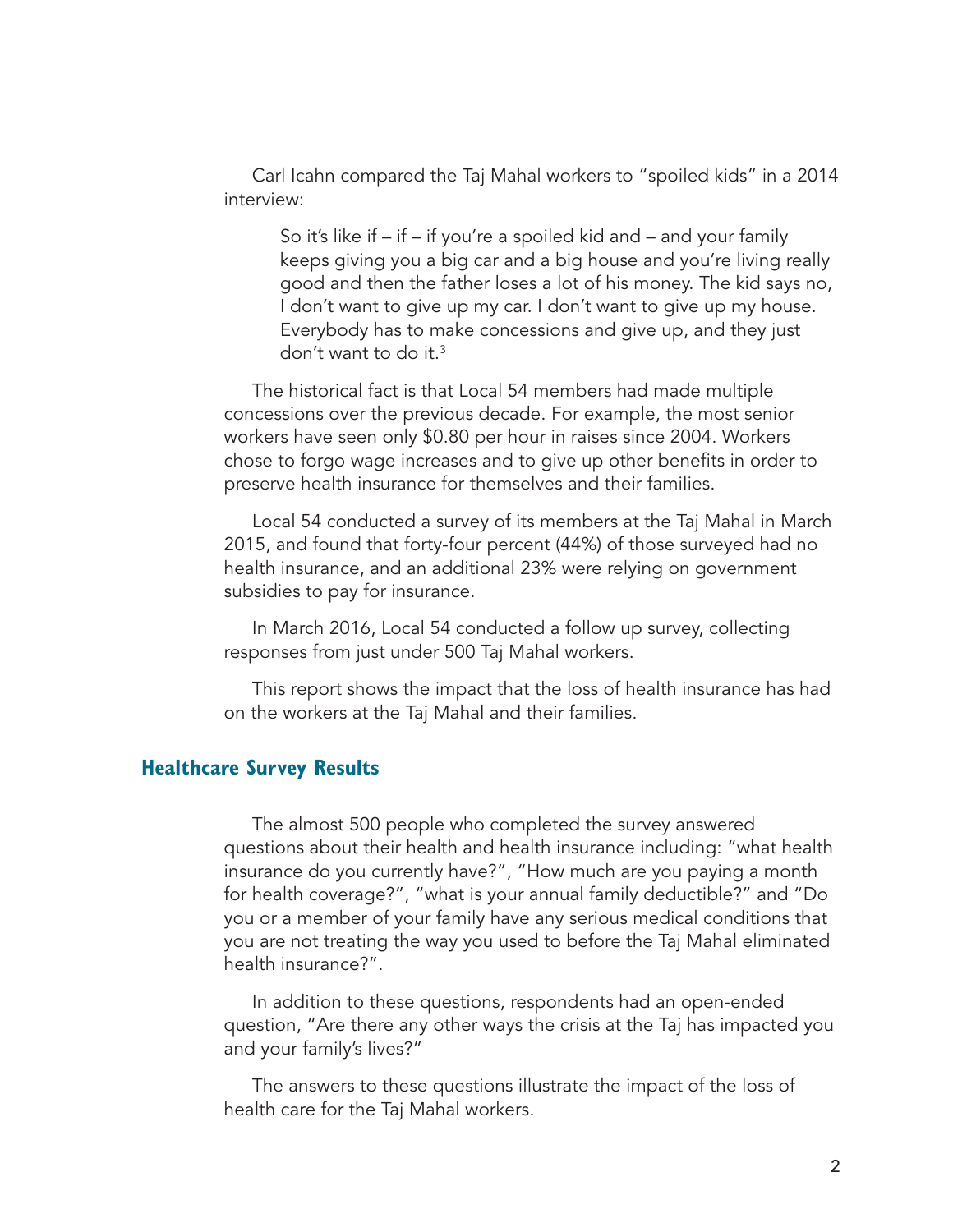# **"Broke – Can't get treatment": Almost half on Government-subsidized insurance, one-third have none**



## **"All money goes to healthcare; losing apartment": Health Insurance Costs Skyrocket for Taj Mahal Workers**

In January of 2015, Carl Icahn wrote that, "ObamaCare and Medicaid provide health coverage at a fraction of the cost of the coverage provided under the existing UNITEHERE Health plan."5 While Carl Icahn has reduced his costs down to "a fraction" of what they were, the cost is now being borne by taxpayers who are subsidizing the nearly 50% of Local 54 members at the Taj Mahal who currently rely on government healthcare programs. Healthcare expenses have ballooned to an average of almost \$2,450 with an average deductible of \$2,455. No wonder that 82% of survey respondents reported having difficulties paying essential bills, such as mortgage

#### Annual Cost of Health Insurance Skyrockets for Taj Mahal Workers



payments, car insurance, and even buying groceries.

It is truly perverse that taxpayers and service workers who make an average of \$12.42 are subsidizing the business of a man who recently made \$2 billion in profits by selling his shares of Apple. 6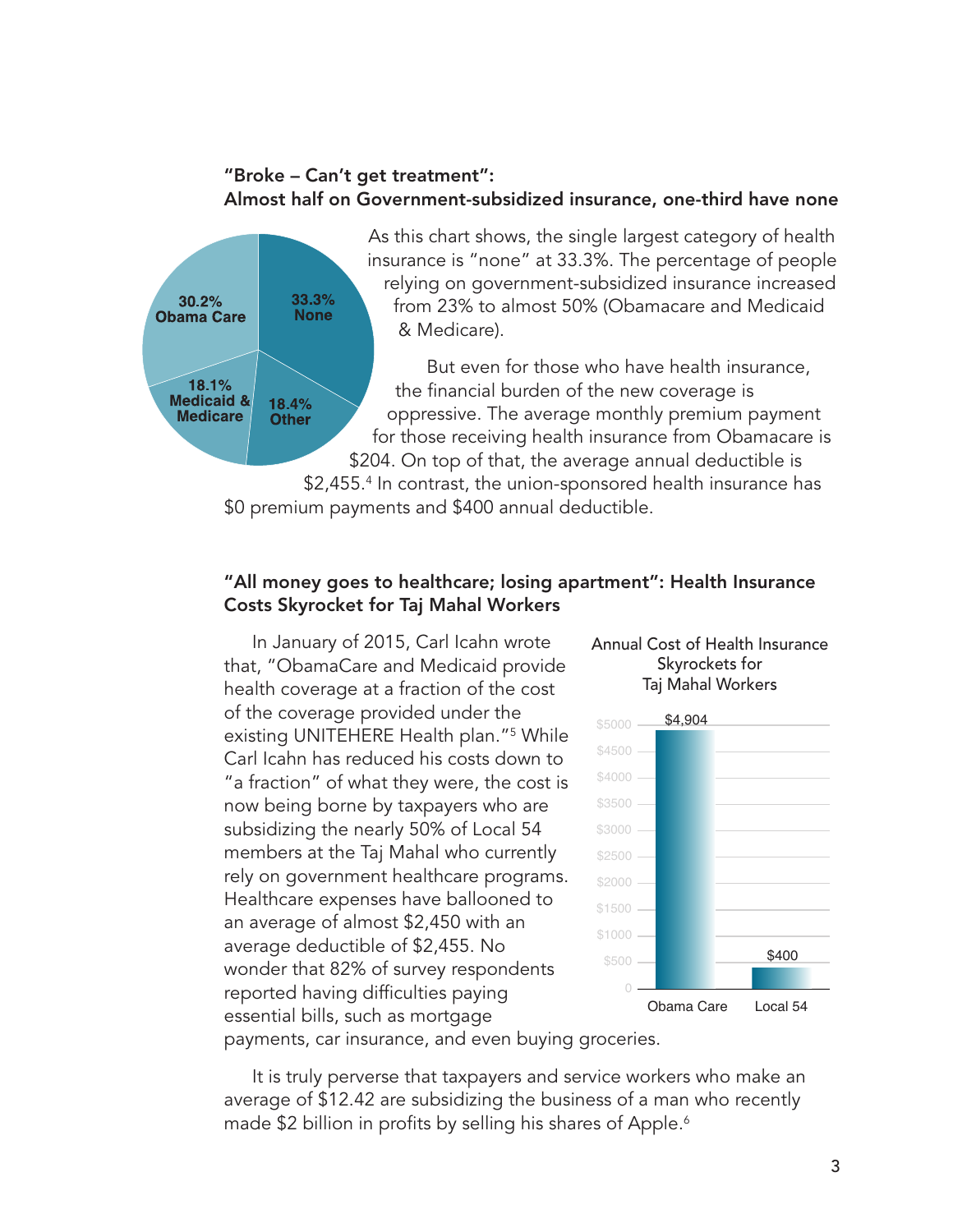#### **"Have to cut down on medicine due to not being able to afford": Serious medical conditions are not being treated as they once were**

Almost 72% of respondents reported that their serious medical conditions, <sup>7</sup> ranging from cancer and heart disease to risk factors such as high cholesterol, have been impacted by the loss of their Local 54 health plan. The bottom line is clear, workers and their families are not receiving the same care that they were before Carl Icahn eliminated health insurance at the Taj Mahal.

### **Voices of Workers**

Recently, the *Press of Atlantic City* wrote, "jobs with good benefit levels were a central goal of legalized gambling in New Jersey."8

The final question on the survey asks "are there any other ways that the crisis at the Taj has impacted you and your family's lives?"

The answers show the impact of having a job "with good benefit levels" transformed into one without benefits.

**"Healthcare is the most important thing – especially when you have children"**

**"Unbearable 18 months of torture"**

**"I am making less and paying more"**

**"Have to cut down on medicine due to not being able to afford"**

**"All money goes to healthcare/ losing apartment"**

**"Almost homeless"**

**"I was forced to give up my house. Buying less food, can't help my child with school."**

**"Used up savings"**

**"My home is going to go into foreclosure"**

**"Exhausted all of my retirement savings"**

**"Healthcare is the most important thing – especially when you have children"**